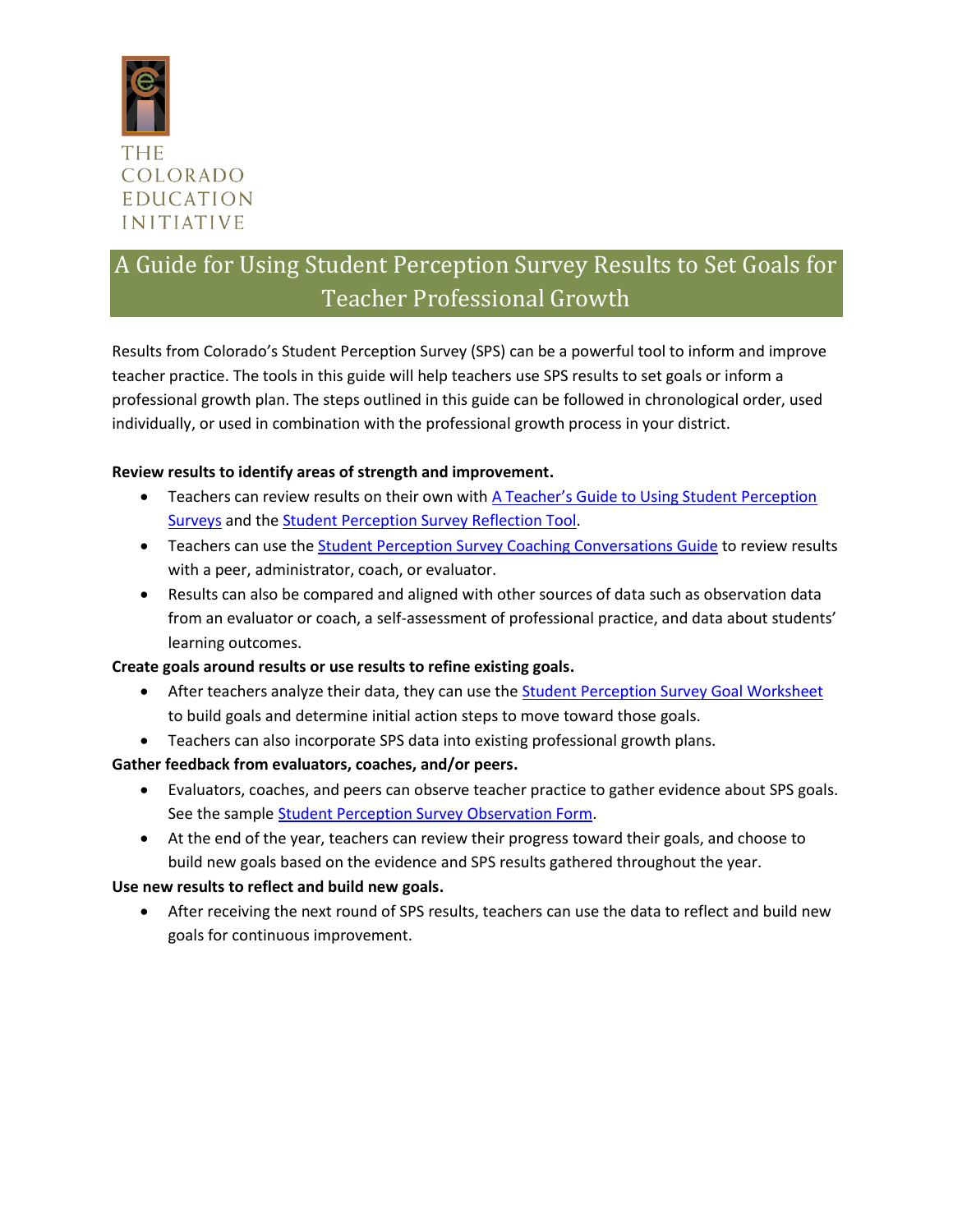## <span id="page-1-0"></span>A Teacher's Guide to Using Student Perception Survey Results

Your Student Perception Survey (SPS) results will give you a powerful tool for understanding your students' experience in your classroom. These results will likely confirm information that you knew about your classroom, surprise you with details that you didn't know, and open up new questions about areas you want to explore further.

This data is a unique source of actionable feedback on your instructional practice that you can apply to build upon your strengths and accelerate your professional development. The survey is aligned to Colorado's Teacher Quality Standards and includes items<sup>1</sup> that research has found to be strongly correlated with student learning outcomes.

### HOW YOUR DISTRICT MAY USE THE RESULTS

- As a formative tool:
	- $\circ$  Teachers can use results as a formative tool to reflect on their practice, complete their self-assessment, and create goals.
	- $\circ$  Principals can use results to pair teachers who need growth in an area with teachers who have demonstrated strength in that same area.
	- $\circ$  Schools and districts can use results to identify and create strategies to address trends.
- As part of a teacher evaluation:
	- $\circ$  Survey results at the question level could be used as an artifact for determining ratings for professional practices (Teacher Quality Standards I-III).
	- o Survey results could also be considered as one of the multiple measures.
	- o Teachers could be evaluated on the plan they create independent of the results themselves (Teacher Quality Standard IV only).
- This is not a mutually exclusive choice; teachers could use their results formatively to inform their practice during the year and also include the results as a part of their formal evaluation.

### HOW YOU CAN USE YOUR RESULTS

 $\overline{a}$ 

- Set aside sufficient time to review and reflect on the results. With 34 items, the survey provides a lot of information to process. This review could take anywhere from a few hours to a couple of days, depending on the approach you take.
- Collaborate with a trusted colleague to help you think about how to use the results. You might consider consulting with a team teacher, instructional coach, administrator, master/mentor teacher, or friend.

<sup>&</sup>lt;sup>1</sup>A number of items on the Colorado SPS were adapted from items made available for noncommercial use through the Measures of Effective Teaching (MET) project, funded by the Bill & Melinda Gates Foundation.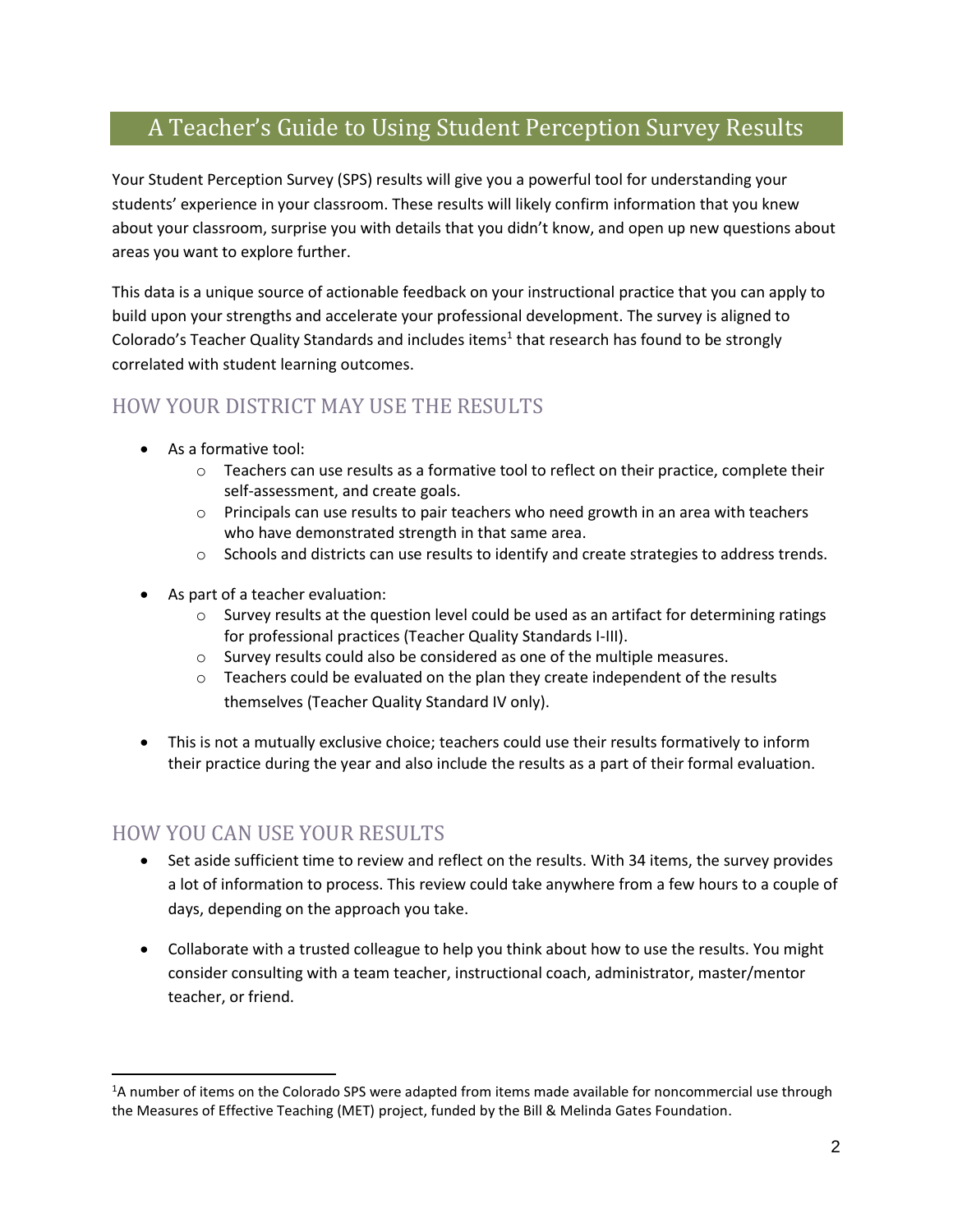- When reflecting on your results individually or as a group, ask the following questions<sup>2</sup>:
	- o What are your initial thoughts about these results?
	- o Does anything surprise you?
	- o What are you most proud of?
	- o What can you learn from the results?
	- o How can you improve on this data next year?
	- o Are you making progress on your vision for your students/school?
	- o What interventions or support do you need in order to improve?
- Use the data to reflect on your strengths as a teacher and your greatest opportunities for growth. To do this, gather survey data and other data points available to you, such as observation data from an evaluator or coach, the self-assessment of your professional practice, and data about your students' learning outcomes.
- Identify two or three immediate next steps that you can take to improve in your development areas. Infuse what you learn from the survey into other activities in which you reflect on your performance and how to improve.
- Use team or professional development time to explore schoolwide summary results and identify trends, strengths, and opportunities for all-staff professional development.
- Use SPS results to inform your self-assessment and reflection, goal setting, and feedback conversations.

<sup>2</sup>Kanold, T.D. *The Five Disciplines of PLC Leaders*. Bloomington, IN: Solution Tree Press, 2011.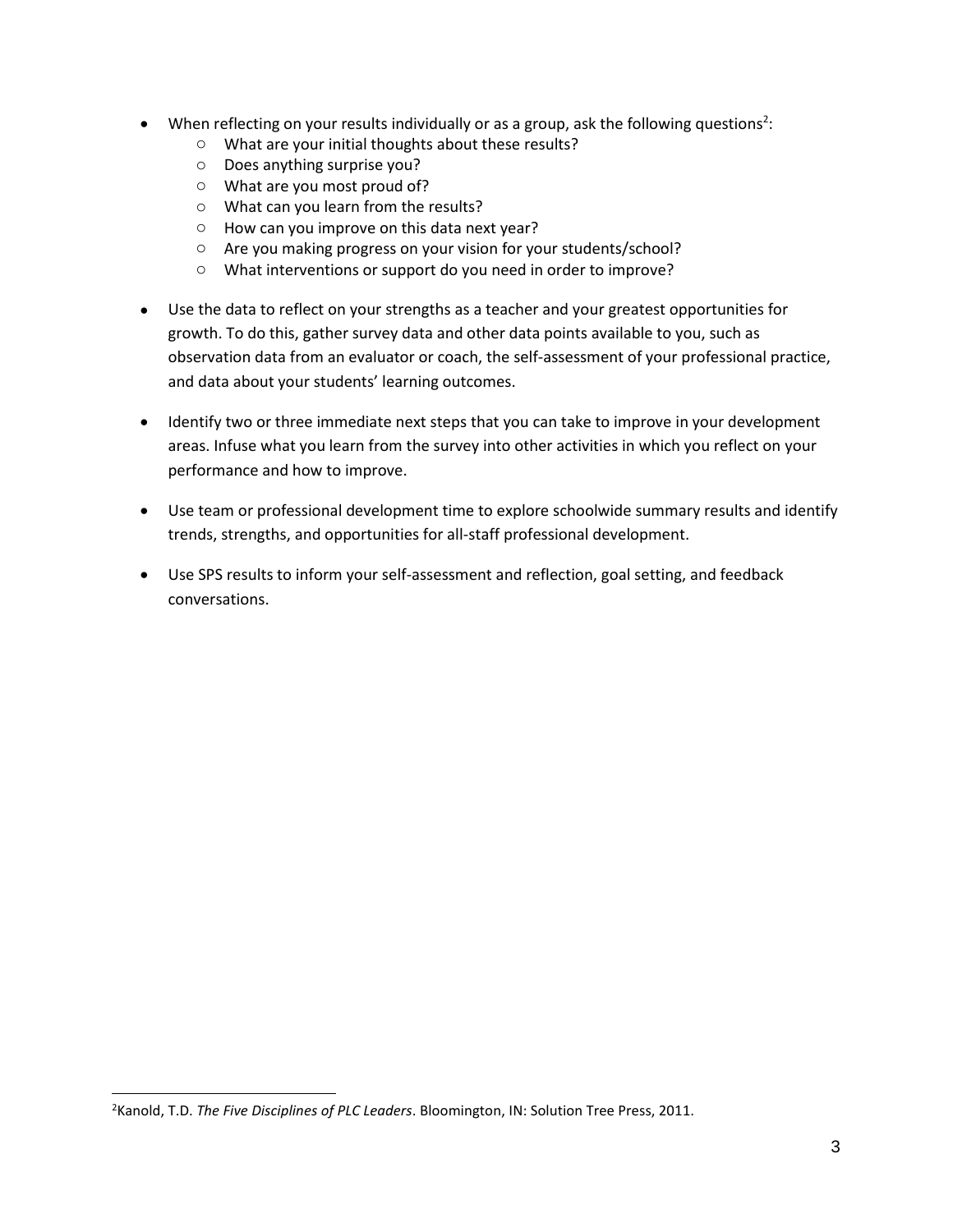## <span id="page-3-0"></span>Student Perception Survey Reflection Tool

#### **Areas of Strength**

- What are your initial thoughts about these results?
- Does anything surprise you?
	- o How do your results compare to your perceptions of your classroom from your self-assessment (see CEI's website for self-assessment tools grades [3-5](http://www.coloradoedinitiative.org/wp-content/uploads/2014/09/SPS_results_self-assessment-3-5_CEI.pdf) an[d 6-12\)](http://www.coloradoedinitiative.org/wp-content/uploads/2014/09/SPS_results_self-assessment-6-12_CEI.pdf)?
- What are you most proud of?
- What can you learn from the results? Consider the factors that would lead students to answer in the way they did:
	- o Which items have scores that are higher than the school/district average?
	- o Which items have the most "always" responses?
	- o If data are available about different content, periods, or grades that you teach, how do they help you understand your practice?
	- o If data are available about student subgroups, such as gender, English Language Learners (ELL), or free and reduced lunch (FRL), how do they help you understand your practice?

| <b>Student Perception Survey (SPS) Question(s)</b> | <b>SPS Element</b> (student learning, classroom<br>community, student-centered environment, or<br>classroom management) | <b>Notes</b> |
|----------------------------------------------------|-------------------------------------------------------------------------------------------------------------------------|--------------|
|                                                    |                                                                                                                         |              |
|                                                    |                                                                                                                         |              |
|                                                    |                                                                                                                         |              |
|                                                    |                                                                                                                         |              |
|                                                    |                                                                                                                         |              |
|                                                    |                                                                                                                         |              |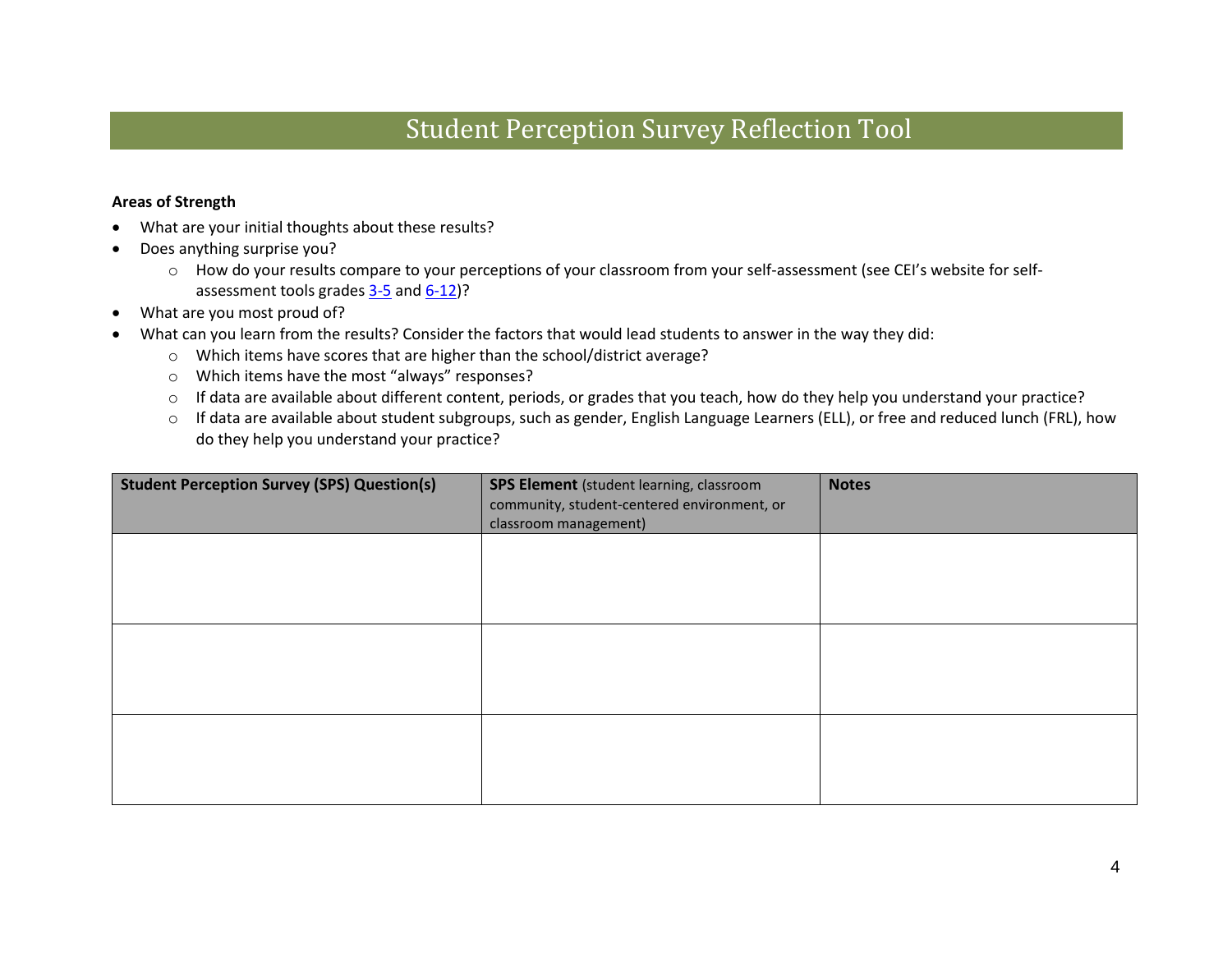#### **Areas of Focus**

- What are your initial thoughts about these results?
- Does anything confuse you?
- Does anything surprise you?
	- o How do your results compare to your perceptions of your classroom from your self-assessment (see CEI's website for self-assessment tools grades [3-5](http://www.coloradoedinitiative.org/wp-content/uploads/2014/09/SPS_results_self-assessment-3-5_CEI.pdf) an[d 6-12\)](http://www.coloradoedinitiative.org/wp-content/uploads/2014/09/SPS_results_self-assessment-6-12_CEI.pdf)?
- What can you learn from the results? Consider the factors that would lead students to answer in the way they did:
	- o Which items have scores that are lower than the school/district average?
	- o Which items have the most "never" responses?
	- o If data are available about different content, periods, or grades that you teach, how do they help you understand your practice?
	- o If data are available about student subgroups (e.g., gender, ELL, FRL), how do they help you understand your practice?

| <b>SPS Question(s)</b> | <b>SPS Element</b> (student learning, classroom<br>community, student-centered environment, or<br>classroom management) | <b>Notes</b> |
|------------------------|-------------------------------------------------------------------------------------------------------------------------|--------------|
|                        |                                                                                                                         |              |
|                        |                                                                                                                         |              |
|                        |                                                                                                                         |              |
|                        |                                                                                                                         |              |
|                        |                                                                                                                         |              |
|                        |                                                                                                                         |              |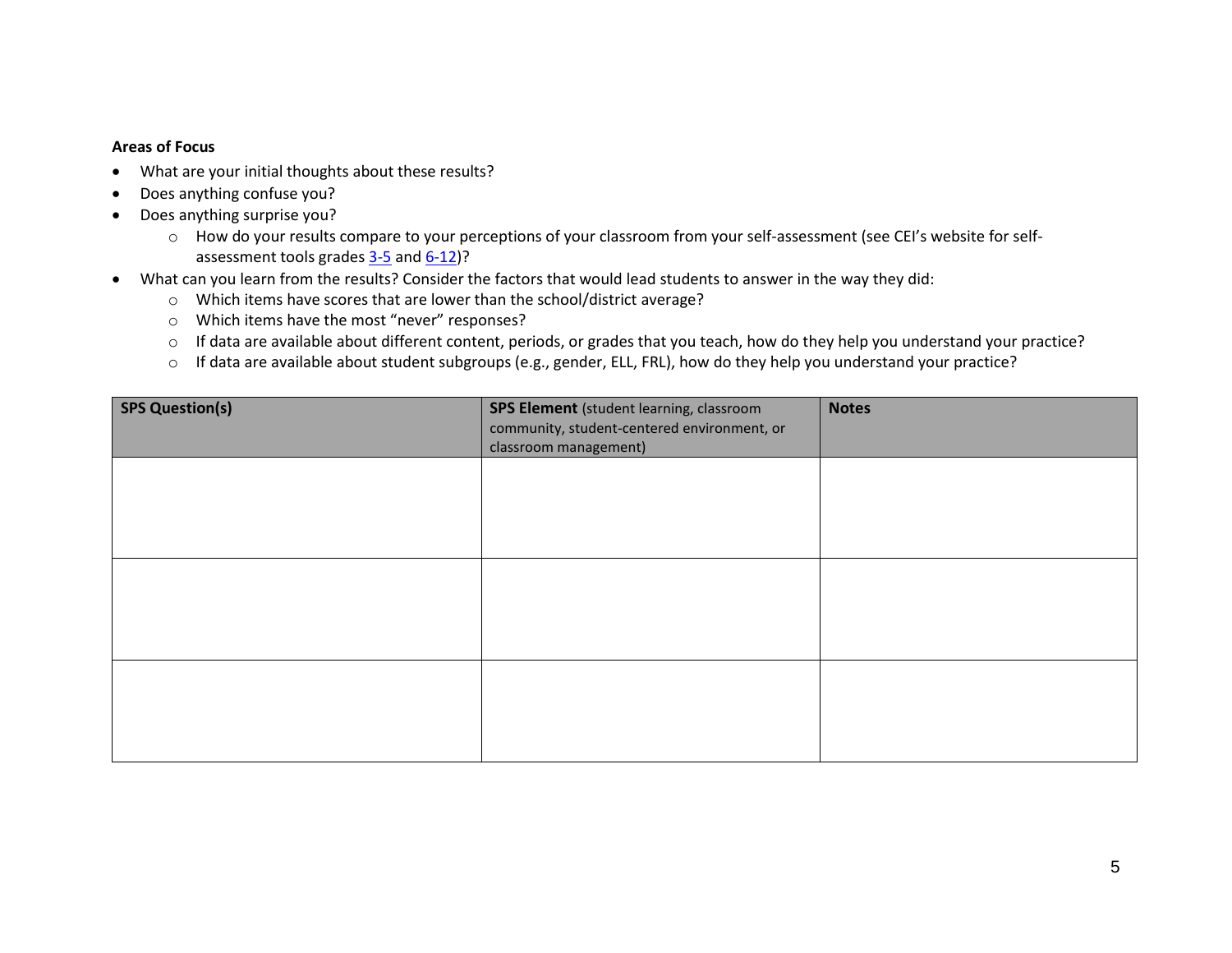## Student Perception Survey Coaching Conversations Guide

<span id="page-5-0"></span>Student Perception Survey (SPS) results can be difficult to interpret due to the unique nature of the data. Items on Colorado's SPS are designed to have varying levels of difficulty, so it is not as easy as simply looking at the highest and lowest items to identify strengths and areas of improvement. Teachers and coaches should think carefully about the priorities of their school, classroom, and discipline, and then identify relative strengths and weaknesses in comparison to school, district, and statewide norming data.

Throughout this conversation, teachers may be dismissive of the data or have a hard time interpreting the results. When orienting teachers to the data:

- **Always consider comparison groups.** Teachers may identify an area of strength that may actually be much lower than the school average or an area of growth that is actually much higher. Use comparison groups to help them think through their results in relation to aggregate data.
- **Look at the distribution of responses.** Two questions may have the same percent favorable score but one could have many more "never" responses than "most of the time." To prioritize questions where a majority of students are answering "never," ask teachers to look at the distribution of responses.
- **Reinforce the quality of the survey instrument.** Many teachers will be dismissive of survey results because they do not think students understood the items or took the survey seriously. Colorado's SPS has gone through a rigorous development process, and The Colorado Education [Initiative has many resources](http://www.coloradoedinitiative.org/toolkit/research/) to inform teachers about the survey's reliability, validity, and fairness. See the [Overview of Student Feedback on Instruction](http://www.coloradoedinitiative.org/wp-content/uploads/2014/09/SPS_Planning_comms_student-feedback-on-instruction-CEI.pdf) in particular to help teachers understand how students interact with the survey.
- **Reassure teachers that the survey was implemented with fidelity.** By itself, a reliable and valid instrument does not ensure that teachers will receive good feedback. The instrument must be implemented with careful planning and thorough communication. Be prepared to address survey implementation concerns such as how students were assigned to teachers, how the survey was proctored, accommodations for ELL students and students with disabilities, etc.

Information from this conversation can be used to (1) build goals based on SPS results, (2) incorporate SPS data into existing professional growth plans, (3) use data as an artifact for meeting teacher standards as outlined in your district's rubric, or (4) pair teachers with complementary areas of strength and areas of growth. This document includes guidelines for coaches who have access to teacher-level results as well as guidelines for those who don't have access.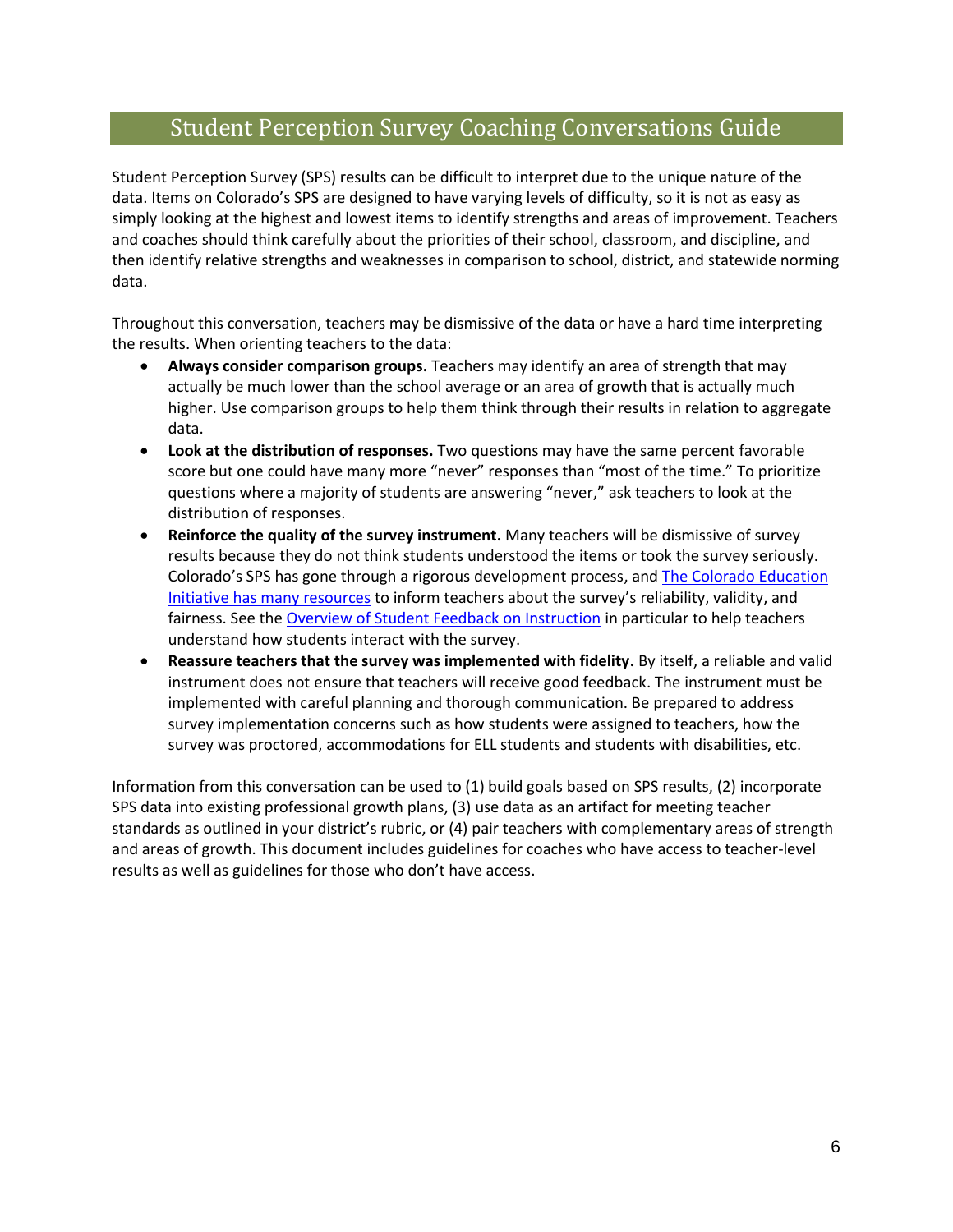## GUIDING QUESTIONS FOR COACHES WHO HAVE ACCESS TO TEACHER-LEVEL RESULTS

Before engaging in a conversation with a teacher, review the teacher's results on your own using the following questions and sentence stems so that you can compare your findings to the teacher's findings. You may also wish to consider additional sources of data, such as observation ratings or notes, student achievement data, or a professional growth plan. When facilitating this conversation with a teacher, let the teacher discuss his or her feelings and reflections about the survey.

### **Facilitate an initial reflective conversation:**

- How are you feeling about the results?
	- o How did you feel when you first looked at them?
	- o Have your feelings changed since then?
- What do you want to share about the results?
	- o What surprises you?
	- o What are you most proud of?
	- o One area of strength I see is:
	- o What are you concerned about?
	- o One area of growth I see is:
	- o What are you still wondering about?
	- o What are you confused about?

#### **Dig in to the data:**

- How do your results compare to your perceptions of your classroom from your self-assessment (see CEI's website for self-assessment tools grades [3-5](http://www.coloradoedinitiative.org/wp-content/uploads/2014/09/SPS_results_self-assessment-3-5_CEI.pdf) and [6-12\)](http://www.coloradoedinitiative.org/wp-content/uploads/2014/09/SPS_results_self-assessment-6-12_CEI.pdf)?
	- o One area I saw that aligned with your self-assessment was:
	- o One area that was different from your self-assessment was:
- What can you learn from the results? Consider the factors that would lead students to answer in the way they did:
	- o Which items have scores that are higher than the school/district average?
	- o Which items have scores that are lower than the school/district average?
	- o Which items have the most "always" responses?
	- o Which items have the most "never" responses?
	- o If data are available about different content, periods, or grades that you teach, how does this information help you understand your practice?
	- $\circ$  If data are available about student subgroups (e.g., gender, ELL, FRL), how does this information help you understand your practice?
- How does this data align with other data you have about your practice?
	- $\circ$  How do your SPS results align with or reinforce your professional growth goals?
		- When I compared these results to the goals from your professional growth plan, I noticed:
	- o How do your SPS results align with the rubric we use in this district?
		- How does this help you demonstrate proficiency on various standards and elements?
		- Your results reinforce what I have seen in classroom observations because:
	- $\circ$  How do these results help you understand your students' learning outcomes?
		- When I compared these results to your students' growth data, I noticed: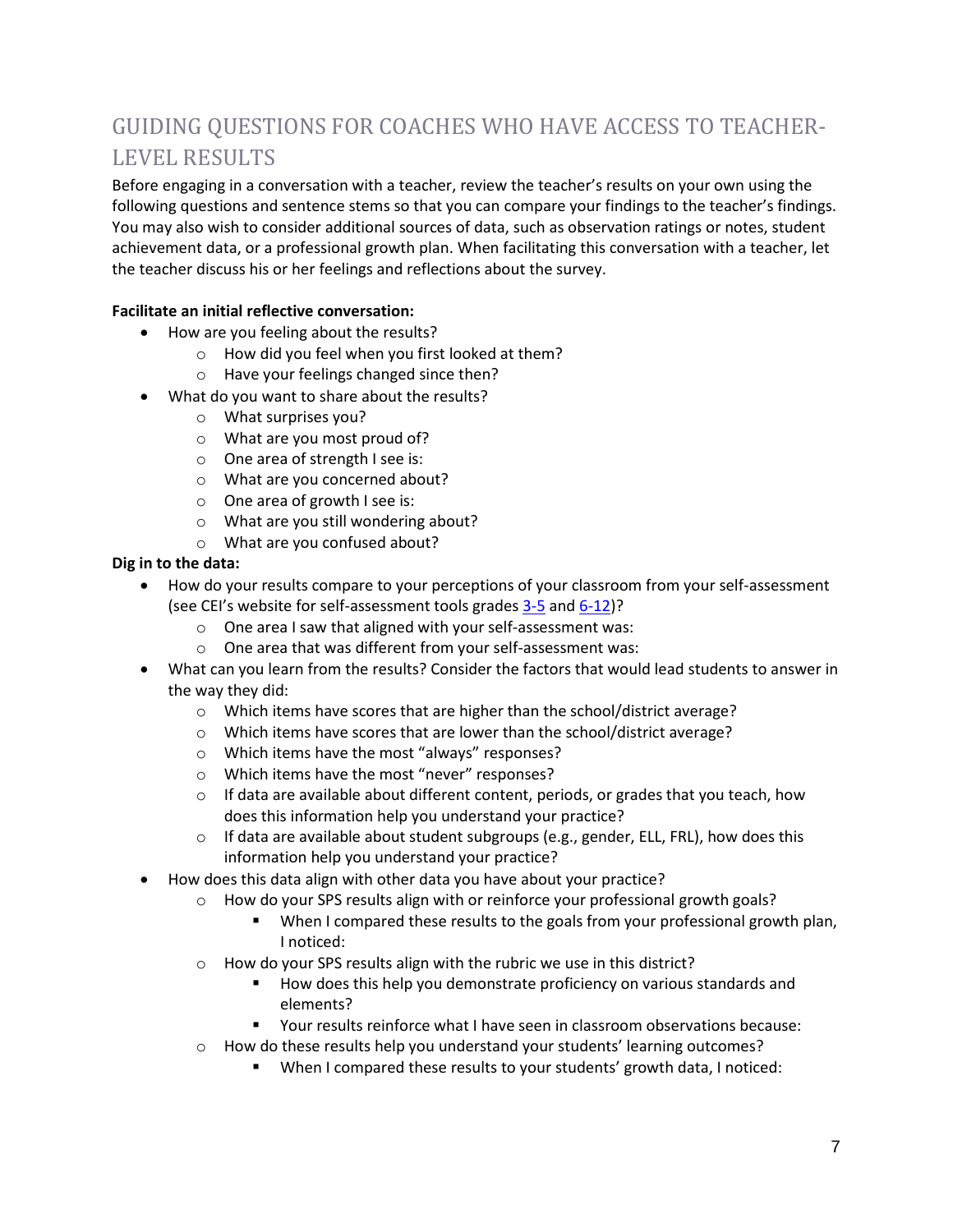- What do you think are the next steps for our school/district as a whole based on your results and school/district results?
	- o Some of the next steps I see for our school are:

### **Draw conclusions and create next steps:**

- Here are the areas of strength we have identified:
	- $\circ$  Let's review the teacher rubric together and see if there are areas where we can provide evidence to a professional practice.
	- o Would you be willing to mentor another teacher who needs help on [insert an area of strength]?
- Here are the areas of growth we have identified:
	- o What are some action steps you can take to address this area?
		- Here are some action steps I would suggest:
	- o [Another teacher] is really strong in this area; let's set up a time for you to observe her.
	- o Let's get together in [period of time] and review the effectiveness of these action steps.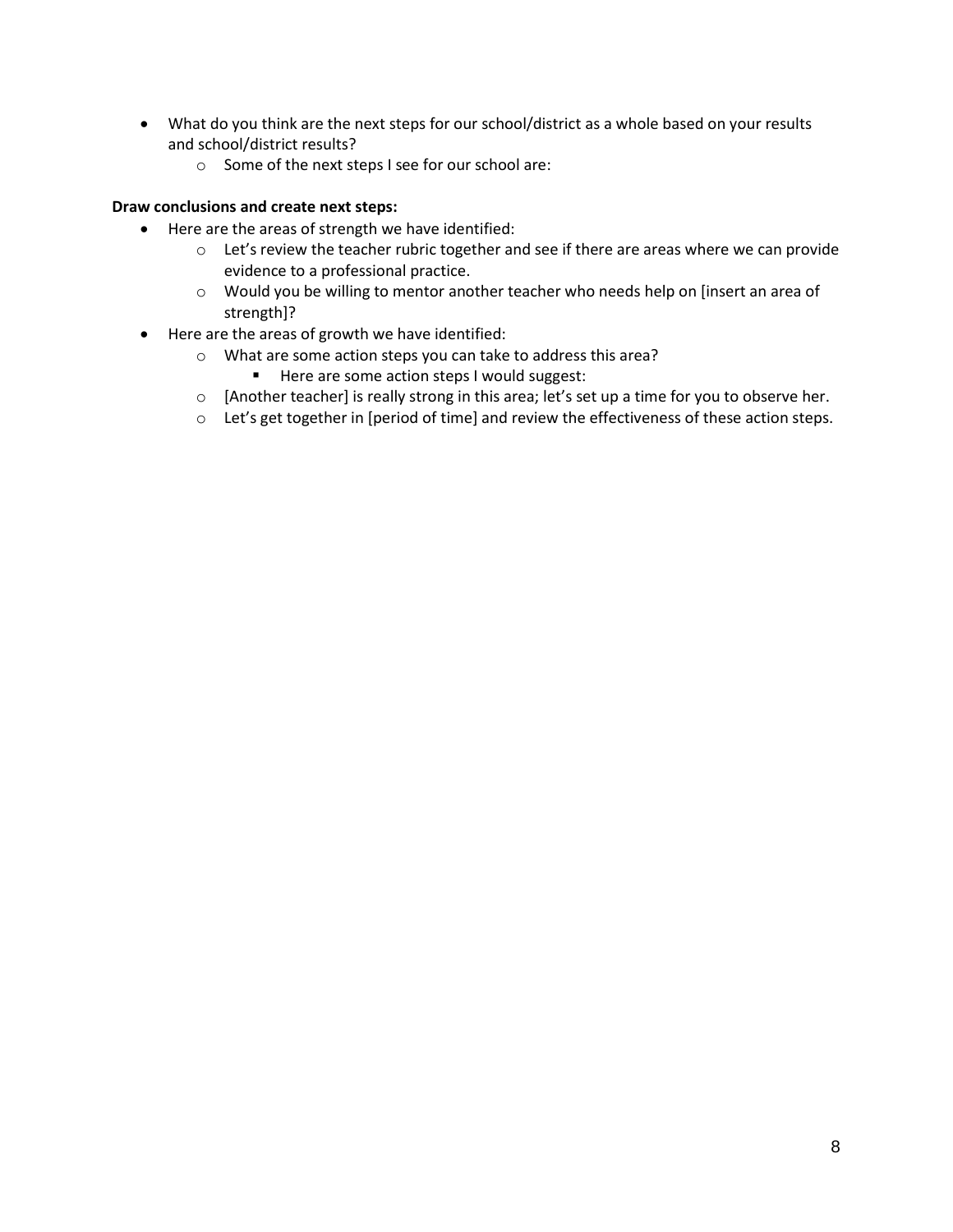## GUIDING QUESTIONS FOR COACHES WHO DO NOT HAVE ACCESS TO TEACHER-LEVEL RESULTS

Before engaging in this conversation with a teacher, ask the teacher to choose two or three areas to discuss. Some suggestions might include:

- One area of strength and one area of growth.
- One question where the teacher's score was higher than the school average and one where it was lower.
- One item that was consistent with the teacher's self-assessment (see CEI's website for selfassessment tools grades [3-5](http://www.coloradoedinitiative.org/wp-content/uploads/2014/09/SPS_results_self-assessment-3-5_CEI.pdf) an[d 6-12\)](http://www.coloradoedinitiative.org/wp-content/uploads/2014/09/SPS_results_self-assessment-6-12_CEI.pdf) and one item that surprised the teacher.
- One item that has a lot of "always" responses and one item that has a lot of "never" responses.
- Data about specific content, periods, or grades, if available.
- Data about student subgroups (e.g., gender, ELL, FRL), if available.

Even though you do not have access to teachers' SPS results, you can come prepared to talk about school-level results in relation to the data teachers share. You may also wish to consider additional sources of data to compare such as observation ratings or notes, student achievement data, or a professional growth plan. When facilitating this conversation with a teacher, let the teacher discuss his or her feelings and reflections about the survey.

### **Facilitate an initial reflective conversation:**

- How are you feeling about the results?
	- o How did you feel when you first looked at them?
	- o Have your feelings changed since then?
- What do you want to share about the results?
	- o What surprises you?
	- o What are you most proud of?
	- o What are you concerned about?
	- o What are you still wondering about?
	- o What are you confused about?

### **Dig in to the data:**

- These questions can be used for the specific data you asked the teacher to bring:
	- o What can you learn from the results? Consider the factors that would lead students to answer in the way they did:
		- Which items have scores that are higher than the school/district average?
		- Which items have scores that are lower than the school/district average?
		- Which item(s) have the most "always" responses?
		- Which item(s) have the most "never" responses?
		- If data are available about different periods or grades that you teach, how does this information help you understand your practice?
		- **If data are available about student subgroups (e.g., gender, ELL, FRL), how does** this information help you understand your practice?
	- o I agree/disagree with your findings because:
- These questions can be used to discuss the data more generally:
	- o How do these results align with other data you have about your practice?
		- How do your SPS results align with or reinforce your professional growth goals?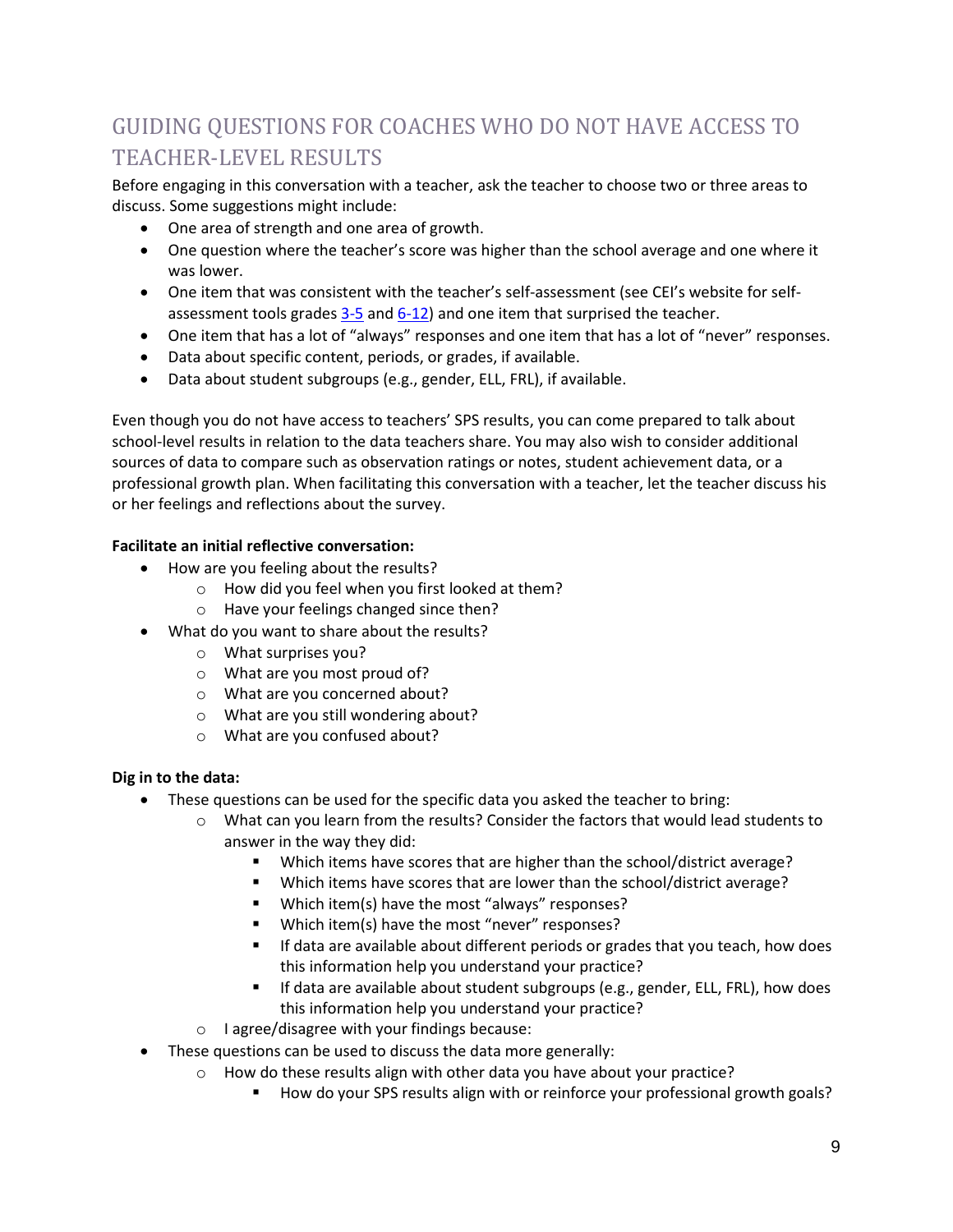- When I compared these results to the goals from your professional growth plan, I noticed:
- How do your SPS results align with the rubric we use in our district?
	- How does this help you demonstrate proficiency on various standards and elements?
	- Your results reinforce what I have seen in classroom observations because:
- How do these results help you understand your students' learning outcomes?
	- When I compared these results to your students' growth data, I noticed:
- o What do you think are the next steps for our school/district as a whole based on your results and school/district results?
	- Some of the next steps I see for our school are:

### **Draw conclusions and create next steps:**

- Here are the areas of strength we have identified:
	- $\circ$  Let's review the teacher rubric together and see if there are areas where we can provide evidence to a professional practice.
- Here are the areas of growth we have identified:
	- o What are some action steps you can take to address this area?
		- Here are some action steps I would suggest:
	- o Let's get together in [period of time] and review the effectiveness of these action steps.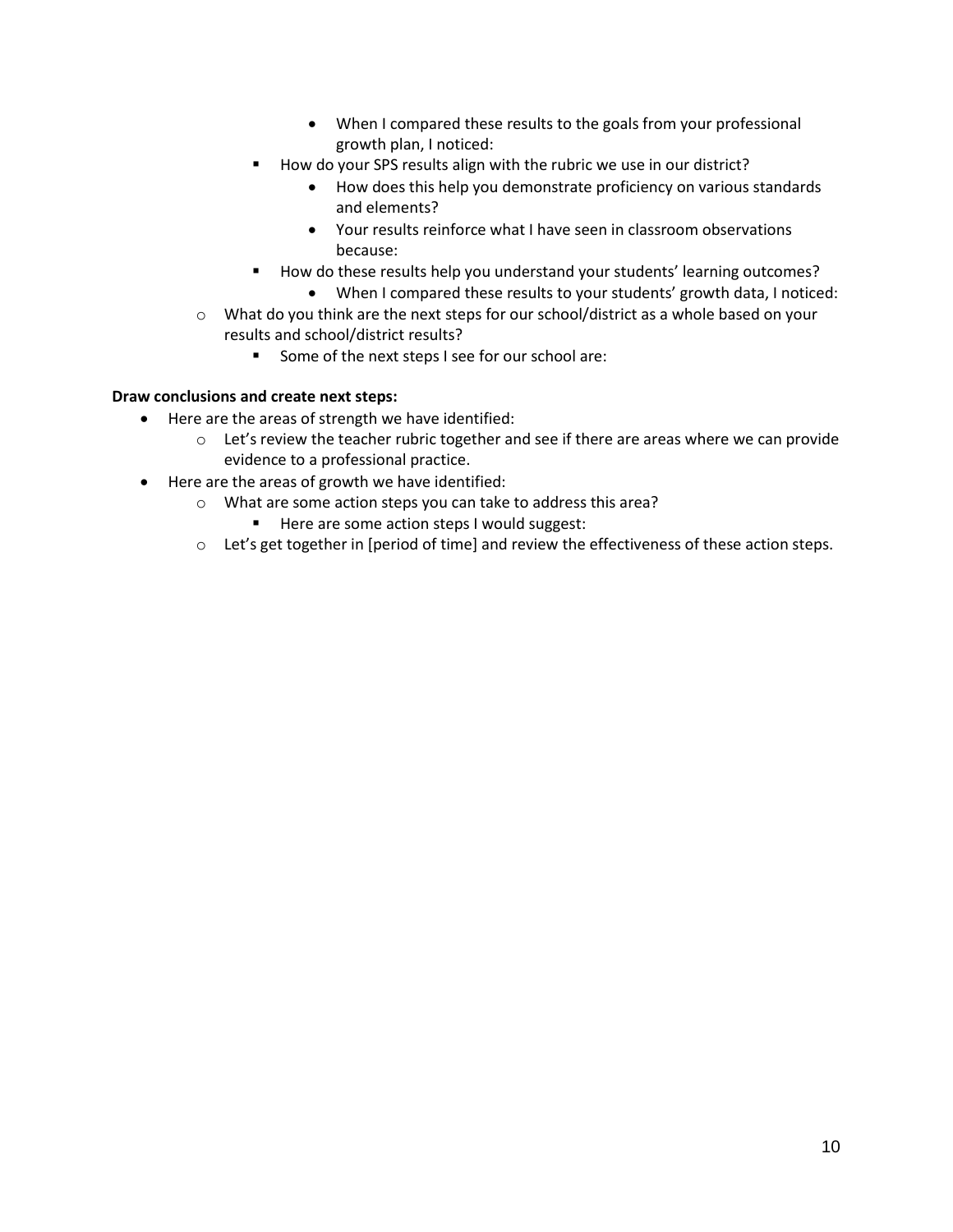# <span id="page-10-1"></span>Student Perception Survey Goal Worksheet

<span id="page-10-0"></span>

| Goal #1                                                                     | Create a SMART goal based on your data:<br>Specific: How will you know you have reached your goal?<br>Measurable: What data will you use to measure progress?<br>Attainable: How difficult will this goal be for you to complete?<br>Relevant: How is this goal relevant to you and your students?<br>Timely: When will you complete this goal? |
|-----------------------------------------------------------------------------|-------------------------------------------------------------------------------------------------------------------------------------------------------------------------------------------------------------------------------------------------------------------------------------------------------------------------------------------------|
| <b>Student Perception</b><br><b>Survey (SPS) question(s)</b><br>and element |                                                                                                                                                                                                                                                                                                                                                 |
| <b>Alignment to Teacher</b><br><b>Quality Standard</b><br>and element       |                                                                                                                                                                                                                                                                                                                                                 |
| <b>Initial action steps</b>                                                 |                                                                                                                                                                                                                                                                                                                                                 |
| <b>Progress monitoring</b>                                                  | Action steps can be reviewed and revised following:<br>Midyear review.<br>Evaluator observations.<br>$\bullet$<br>Coach/peer observations.<br>$\bullet$<br>End-of-year review.<br>$\bullet$                                                                                                                                                     |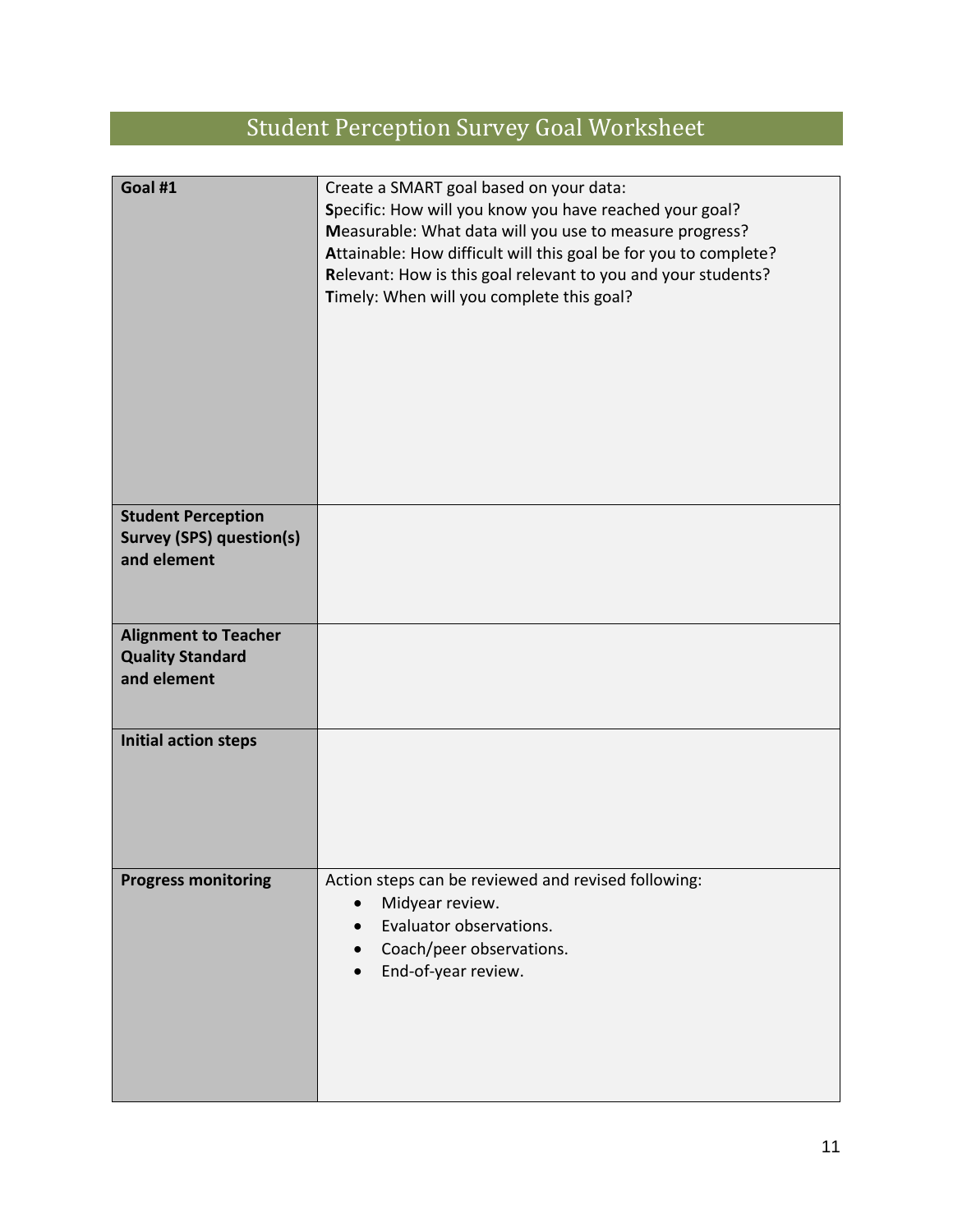| Goal #2                                                               | Create a SMART goal based on your data:<br>Specific: How will you know you have reached your goal?<br>Measurable: What data will you use to measure progress?<br>Attainable: How difficult will this goal be for you to complete?<br>Relevant: How is this goal relevant to you and your students?<br>Timely: When will you complete this goal? |
|-----------------------------------------------------------------------|-------------------------------------------------------------------------------------------------------------------------------------------------------------------------------------------------------------------------------------------------------------------------------------------------------------------------------------------------|
| SPS question(s) and<br>element                                        |                                                                                                                                                                                                                                                                                                                                                 |
| <b>Alignment to Teacher</b><br><b>Quality Standard</b><br>and element |                                                                                                                                                                                                                                                                                                                                                 |
| <b>Initial action steps</b>                                           |                                                                                                                                                                                                                                                                                                                                                 |
| <b>Progress monitoring</b>                                            | Action steps can be reviewed and revised following:<br>Midyear review.<br>Evaluator observations.<br>$\bullet$<br>Coach/peer observations.<br>$\bullet$<br>End-of-year review.<br>$\bullet$                                                                                                                                                     |